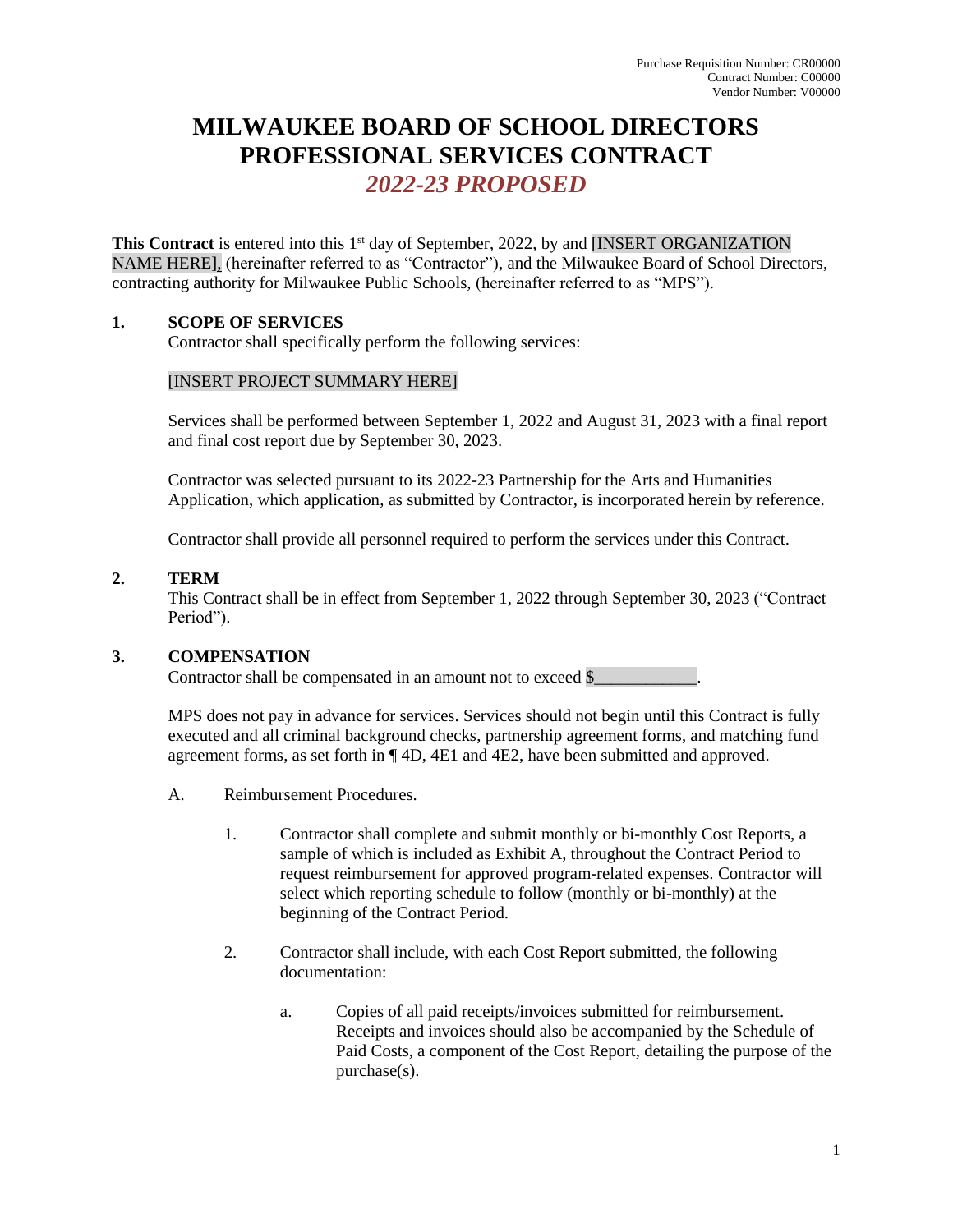- a. Copies of all receipts submitted by the Contractor must be legible and provide the following information:
	- a. Name of vendor from which the item was purchased;
	- b. Date of the purchase which coincides with the period in which the reimbursement is requested;
	- c. Identification and quantity of items purchased; and
	- d. Amount spent (excluding all taxes, late payment fees, penalties, etc.)
	- e. Brief description of the reason for purchase and how it relates to the funded program
- b. Copies of Organizational Checks used for payment of authorized expenses; and
- c. Copies of Payroll ledger forms and other relevant data (*i.e.*, identifying payee, check number, hourly rate, gross wages and authorized deductions).
	- a. Any employee listed on the Cost Report who has not undergone and passed a Criminal Background Check, as outlined in ¶ 4D herein, shall not be eligible for reimbursement.
- 3. All purchases must include a written description of the purpose of the expenditure on the Cost Report. Any purchase that does not include a description may not be reimbursed.
- 4. Contractor shall ensure the Cost Report and all documents related thereto are legible, and clearly organized in their submission. Contractor acknowledges that any required document that is not submitted or contains error will reduce or delay the reimbursement request.
- 5. Contractor shall have each Cost Report signed by the authorized organizational officer and identify the name and telephone number of the person responsible for its preparation.
- 6. Cost Reports are due to MPS no later than 15 days after the end of the reporting period selected by the Contractor (monthly or bi-monthly). Cost Report due dates for both reporting schedules are outlined in Exhibit B. [Cost Reports for Contractors with summer-only programs (those taking place between May-August 2023) are due on September 30, 2023.] Any Cost Report that is submitted late may, in MPS's sole discretion, be included in the next review cycle; however, MPS reserves the right to reject such report as untimely.
	- a. Contractor shall personally deliver or submit via U.S. Mail completed Cost Reports according to the schedule set forth therein to: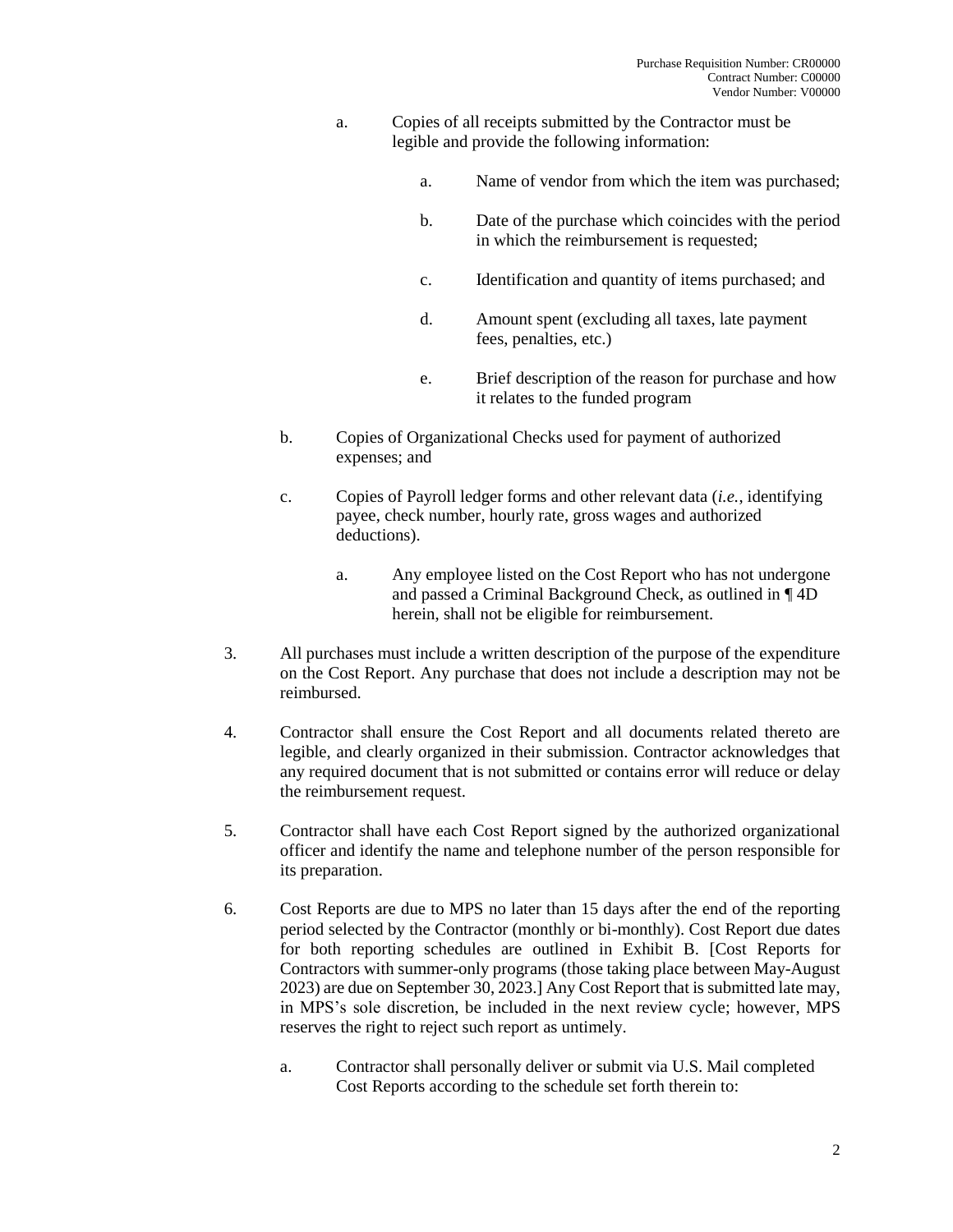Attn: Michelle Walters Milwaukee Public Schools Department of Recreation and Community Services 5225 W. Vliet Street, Room 162 Milwaukee, WI 53208

- b. Cost Reports delivered via Email will not be accepted unless Contractor is notified otherwise.
- 7. MPS shall make reasonable efforts to reimburse Contractor for approved expenditures within 45 days of receipt of a properly submitted Cost Report (following the monthly or bi-monthly reporting schedule). Notwithstanding the foregoing, Wisconsin's prompt pay law does not apply to this Contract.
- 8. If Contractor submits a Cost Report that does not meet the requirements outlined in ¶ 3A and one or more expenses are denied, the Contractor will be allowed to submit a Corrective Cost Report for reimbursement of said expenses. A Corrective Cost Report should include only the items previously denied with proper documentation. The cover sheet of the Correct Cost Report should clearly indicate "Corrective Cost Report". These reports should be submitted no later than 30 days after email notification of the denied expenses.
- 9. Notwithstanding anything to the contrary herein, MPS reserves the right to withhold payment of any Cost Report submitted after the Program Period under this Contract until receipt of the Final Program Report, including completed Outcome Data Tracking Spreadsheet(s) pursuant to  $\uparrow$  4C2.
- B. Fiscal Requirements.
	- 1. Contractor shall submit a revised budget for approval if the Supervisor for the Partnership for the Arts & Humanities deems it necessary after a detailed review of the budget submitted with the Contractor's 2022-23 Partnership for the Arts & Humanities application.
	- 2. Contractor agrees to spend all funds received under this Contract in accordance with the authorized expense categories identified on the Cost Report and the budget submitted and approved by Supervisor for the Partnership for the Arts & Humanities.
	- 3. MPS will not reimburse Contractor for any costs incurred outside of the Program Period, September 1, 2022 to August 31, 2023.
	- 4. Contractor shall maintain adequate source records supporting all expenditures under this Contract, including, at a minimum: invoices; payroll records; time sheets; and receipts. Such records shall be retained by Contractor for at least seven years after the termination of this Contract.
	- 5. Contractor shall use appropriate cash management procedures so that public funds disbursed under this Contract are discernible from other funds, including matching funds. MPS reserves the right to request documentation relating to matching funds at any time throughout the Contract Period.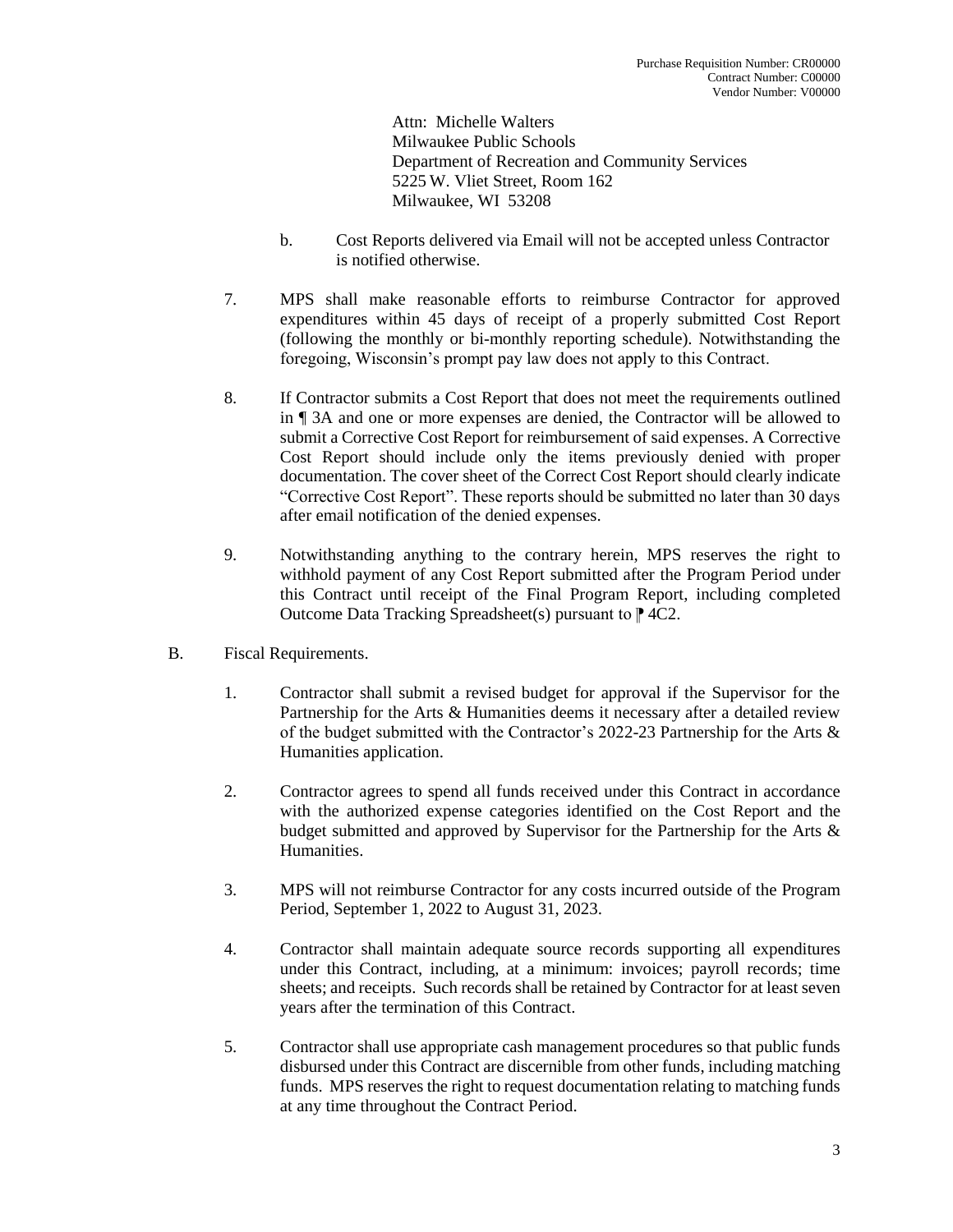- 6. Subject to ¶ 4B1, Contractor must submit a revised budget to MPS' Supervisor for the Partnership for the Arts & Humanities for written approval prior to making any adjustments to its originally approved budget at or above 10% per budget category. Variances below 10% are acceptable without prior approval.
- 7. Any funds allocated to Contractor, but not expended during the Program Period, shall remain under the jurisdiction of the Milwaukee Board of School Directors to be used for future programming.

## **4. PROGRAM REQUIREMENTS**

- A. General Program Compliance.
	- 1. Contractor shall perform those services set forth in  $\P$  1 in accordance with this Contract, the 2022-23 Partnership for the Arts and Humanities Guidebook for Grantees, found here: [http://www.milwaukeerecreation.net/artsandhumanities/,](http://www.milwaukeerecreation.net/artsandhumanities/) and incorporated by reference, and Contractor's submitted 2022-23 Partnership for the Arts & Humanities Application. In the event of a conflict between the documents, the order of priority shall be as follows: (1) this Contract; (2) 2022-23 Partnership for the Arts & Humanities Guidebook for Grantees; (3) Contractor's submitted 2022-23 Partnership for the Arts & Humanities Application.
	- 2. In the event Contractor seeks minor modifications to the programming set forth in ¶ 1, Contractor shall electronically submit a signed letter requesting such approval with a detailed explanation for the requested change to April Heding, Manager of Afterschool Arts & Humanities, MPS Department of Recreation and Community Services. Minor modifications may include, but are not limited to, a change in  $school(s)$  to be served, a change in community partners, or other deviations from the originally proposed services which closely follow the intent of the programming approved by the Milwaukee Board of School Directors.
		- a. Whether such modifications are acceptable to MPS shall be in the sole discretion of MPS. Modicifiations will be accepted if found to be in the best interests of MPS and its partners. Contractor shall not implement any changes unless and until it receives confirmation from MPS, in writing, that such modifications are acceptable. MPS reserves the right to request additional information, including a revised budget, prior to making a determination.
	- 3. Virtual Programming. In the event that COVID-19 impacts MPS' ability to carry out the Partnership for the Arts & Humanities program as set forth in this contract, MPS reserves the right to make any necessary changes to the program and/or contract. Contractor shall abide by MPS' policies regarding in-person and virtual programming. If MPS determines that there is a need for Contractor to offer virtual programming at any point during the Program Period, the Supervisor of the Partnership for the Arts & Humanities will request a virtual program plan from Contractor, which may include a detailed virtual programming plan and a work sample. Contractor shall not begin any virtual programming until the virtual programming plan is approved by the Supervisor for the Partnerhsip for the Arts & Humanities.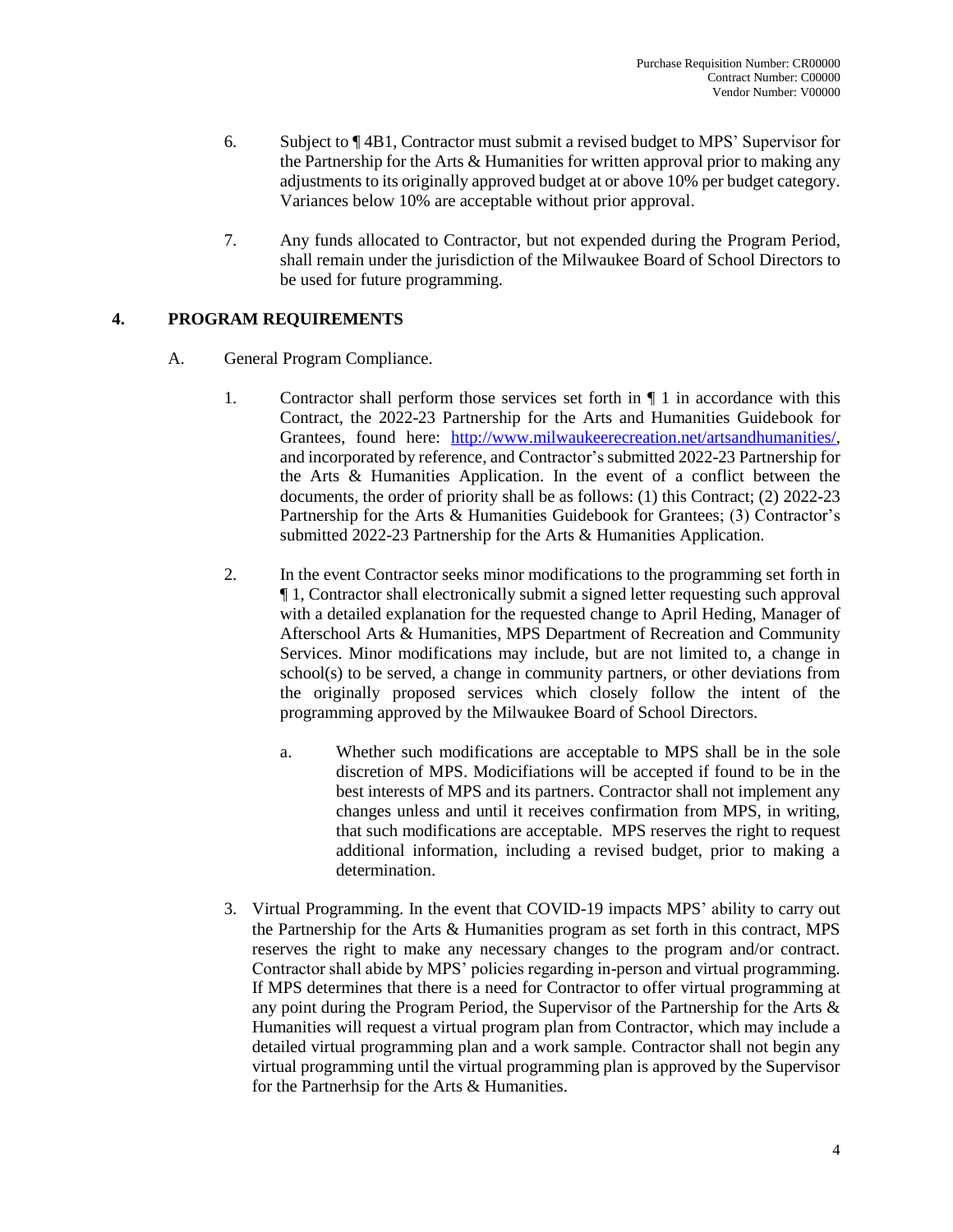- 4. Logo Usage. All apparel, (*e.g*., t-shirts, etc.), and printed items, (*e.g.*, flyers, banners, etc.), purchased with Partnership for the Arts & Humanities funds must include reference to the Partnership for the Arts & Humanities program or include the Partnership for the Arts & Humanities logo. In the event apparel is purchased by Contractor, Contractor shall comply with the standards set forth in MPS Board of School Directors' Administrative Policy 3.09(18).
- 5. Records. Contractor shall maintain all program records for at least seven (7) years from the end of the Contract Period. In the event Contractor collects and maintains confidential student records, such records must be protected in accordance with the Family Educational Rights and Privacy Act (FERPA), Wis. Stat. § 118.125 and MPS Administrative Policy 8.42.
- B. Meetings, Workshops and Site Visits.
	- 1. Information Sessions. All Contractors are required to attend one information session prior to the Contract Period. The information sessions will cover all Contractor requirements under this contract. The information sessions are scheduled to take place on Wednesday, August 17, 2022. Contractors must attend one of two sessions:  $10:00 - 11:30$  AM or  $1:00 - 2:30$  PM (location TBD). A RSVP form will be distributed in early August 2022.
	- 2. Cost Report Workshops. New Contractors (those that have not particiated in the Partnership for the Arts & Humanities program before the 2022-23 funding cycle) are required to attend a Cost Report Workshop at the beginning of the Contract Period. Detailed cost reporting expectations and procedures will be covered at this workshop. The workshop will take place on Tuesday, October 4, 2022 from 10:00 – 11:30 AM (location TBD). A RSVP form will be distributed in September 2022. Contractors that have participated in the Partnership for the Arts & Humanities program in the past may be required to attend a refresher Cost Report Workshop.
	- 3. Check-in Meetings. In-person meetings with the Contractor may be requested by MPS at any time throughout the Contract Period.
	- 4. Site Visits. Partnership for the Arts & Humanities program staff and/or other MPS staff will conduct site visits of Contractor programs throughout the Program Period. Each Contractor should expect at least two site visits from MPS during the Program Period. Contractors are required to provide programming schedules to program staff to assist with scheduling site visits.
	- 5. Virtual Meetings. In the event that COVID-19 impacts MPS' ability to hold any information session, workshop or meeting in person, the Supervisor of the Partnership for the Arts & Humanities will coordinate a virtual version of the event or meeting. Contractor will be provided with information on how to access the virtual event or meeting. Contractor attendance at the virtual event or meeting is mandatory for any event or meeting that was mandatory per this contract.
- C. Program Monitoring and Reporting.
	- 1. Mid-Term Program Report. Contractor shall electronically submit to April Heding, Manager of Afterschool Arts & Humanities, a Mid-Term Program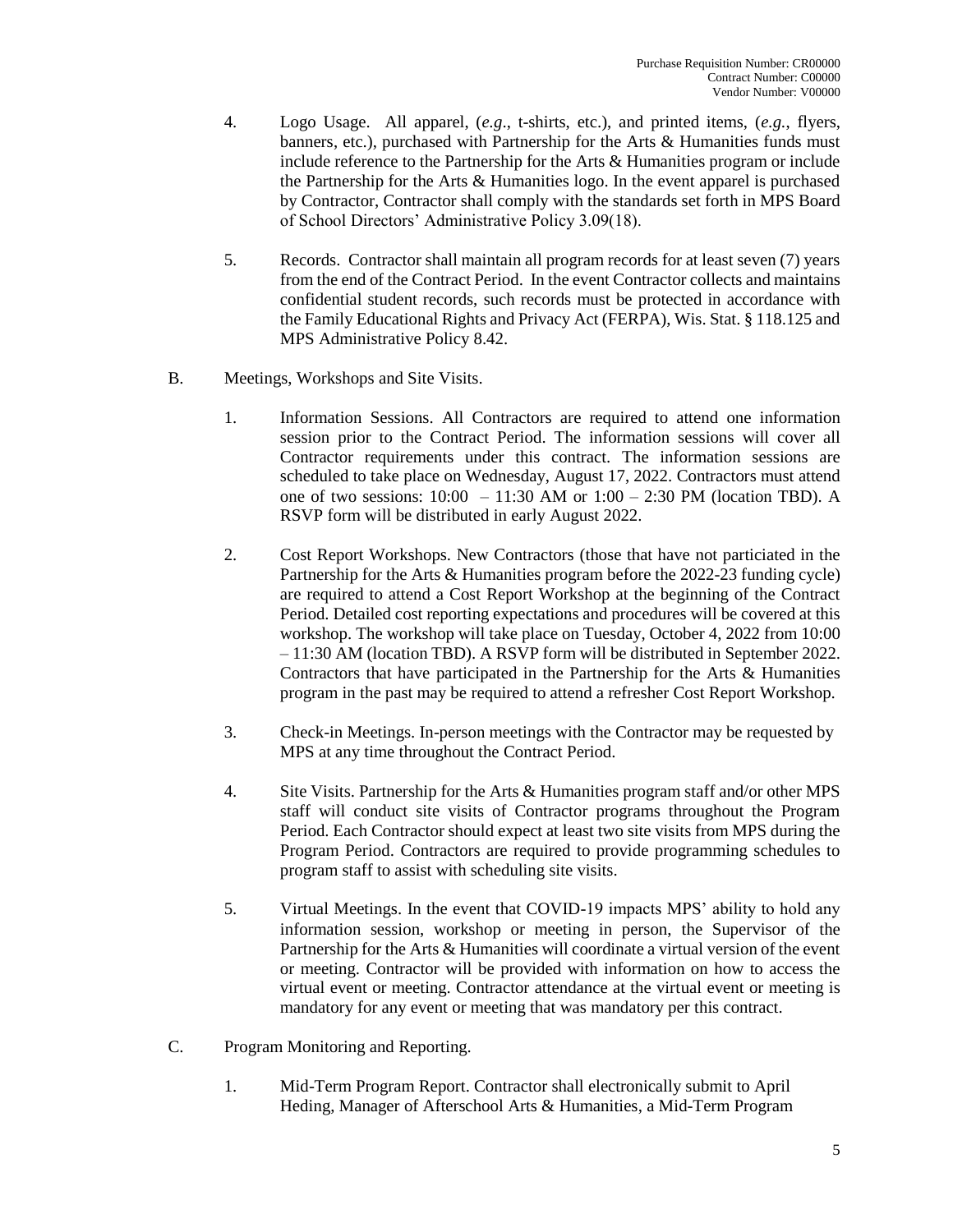Report detailing the program's status, reach, and programmatic challenges and successes by January 31, 2023. This section shall not apply in the event Contractor's program starts any time after January 1, such is the case with spring/summer or summer-only (those taking place between May-August 2023) programs. The Mid-Term Program Report, a sample of which is included as Exhibit C, will be available one month prior to its due date. Failure to submit a timely Mid-Term Program Report may impact the processing and reimbursement of Cost Reports.

- a. Contractor may be required to attend a meeting following their submission of the Mid-Term Program Report or when they reach the mid point of their program to discuss the program's progress.
- 2. Final Program Report. Contractor shall electronically submit to April Heding, Manager of Afterschool Arts & Humanities, a Final Program Report detailing program outcomes, challenges, successes, reach, etc. no later than Friday, September 30, 2023. The Final Program Report, a sample of which is included as Exhibit D, will be available one month prior to its due date. Failure to submit a timely Final Program Report, including completed Outcome Data Tracking Spreadsheet(s), may impact the processing and reimbursement of Cost Reports.
- 3. Outcomes Monitoring. Contractor shall be responsible for outcomes monitoring, as set forth in the 2022-23 Partnership for the Arts and Humanities Guidebook for Grantees and Contractor's submitted 2022-23 Partnership for the Arts and Humanities Application. Contractor will be required to report out about progress toward outcomes on the Final Program Report and submit their completed Outcome Monitoring Data Tracking Spreadsheet.
- D. Criminal Background Checks.
	- 1. Contractor will conduct, at Contractor's expense, a criminal information background check (hereinafter referred to as "background check"), through the Wisconsin Department of Justice [\(https://recordcheck.doj.wi.gov/\)](https://recordcheck.doj.wi.gov/) and other states' agencies, as applicable, on all current and potential administrators, board members, officers, full-time employees, part-time employees and volunteers who have, or who are anticipated to have direct, unsupervised contact with MPS students throughout the Program Period. (Note: No background checks are required for youth mentors/workers who are under the age of 18.)
		- a. An out-of-state background check should be completed in the state(s) in which the individual resided for at least 6 months within the last 10 years and was 18 years or older at the time.
		- b. For purposes of this Contract, a volunteer is any non-paid person who provides services on a regular and ongoing basis for more than five hours a week. A volunteer is not a parent or other adult who is a one-time volunteer for a field trip or other one-time only activity. Provider will use good judgment in accepting the services of a volunteer, and will be familiar with the volunteer before accepting services of that volunteer.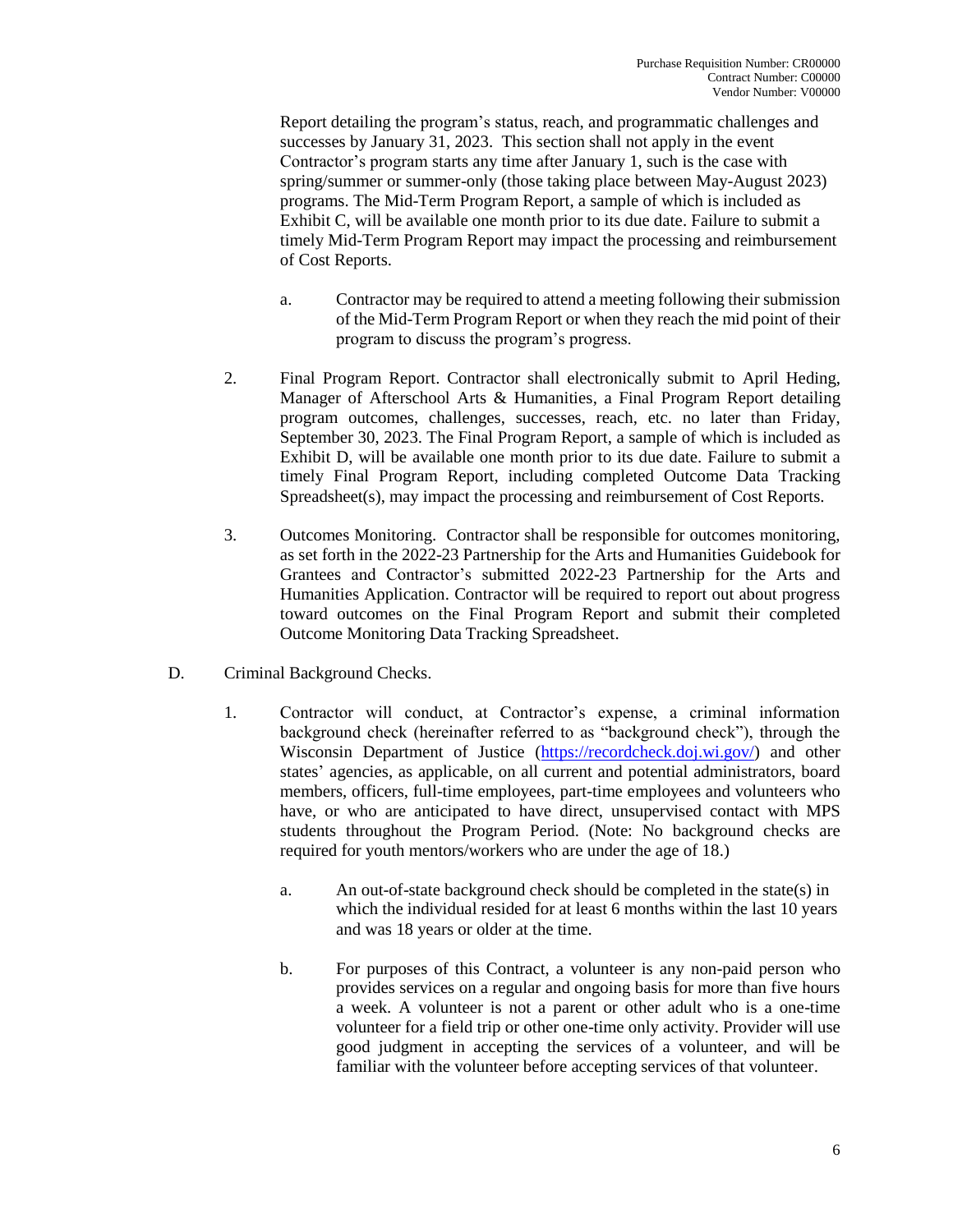- 2. No later than one month before work with MPS students begins, Provider will electronically submit completed background checks for all individuals providing services under this Contract in accordance with  $\P$  4D1, utilizing the Smartsheet link provided herein: [https://tinyurl.com/yc3pu8mj.](https://tinyurl.com/yc3pu8mj) Records that indicate a history of conviction or pending criminal charges will be reviewed by the MPS Department of Employment Relations. Thereafter, MPS will immediately notify Contractor of any individual(s) who, based on MPS standards, should not have contact with students or children. Failure to submit the results of any crime information records checks prior to the provision of services will result in the termination of services. All determinations made by MPS with regards to whether an individual is fit to provide services under this Contract are made in MPS's sole discretion. More information about the background check process can be found in the 2022-23 Partnership for the Arts and Humanities Guidebook for Grantees.
- 3. The following will each be a material failure to comply with the terms of this Contract and cause for immediate termination of this Contract with no further liability on the part of MPS: failure to perform background checks as outlined in ¶ 4D1; failure to submit background checks to MPS as outlined in ¶ 4D2; allowing services to be performed under this Contract by an individual who has not been subjected to a background check; and allowing services to be performed under this Contract by an individual who has been determined to be unfit by MPS as outlined in ¶ 4D2.
- E. Forms.
	- 1. Partnership Agreement Forms. Contractor is responsible for completing and submitting a Partnerhsip Agreement Form for all partners identified in its 2022-23 Partnership for the Arts and Humanities Application. Services should not begin until all Partnership Agreement Forms have been submitted and approved. For Contractors with programs beginning September-April, Partnership Agreement Forms are due September 1, 2022. For Contractors with summer-only programs, Partnership Agreement Forms are due May 1, 2023. See Exhibit E for the Partnership Agreement Form.
	- 2. Matching Fund Agreement Forms. Contractor is responsible for completing and submitting a Matching Fund Agreement Form for all matching fund providers (in-kind and cash) identified in its 2022-23 Partnership for the Arts and Humanities Application. Services should not begin until all Matching Fund Agreement Forms have been submitted and approved. For Contractors with programs beginning September-April, Matching Fund Agreement Forms are due September 1, 2022. For Contractors with summer-only programs, Matching Fund Agreement Forms are due May 1, 2023. See Exhibit F for the Matching Fund Agreement Form.
	- 3. Release Forms.
		- a. Photo/Video Release Forms. Contractor shall be responsible for distributing permission forms to the parents/guardians of all participants as it relates to photo/video/social media releases. The permission forms must contain language permitting MPS to rely on the same. In the event a participant's parent/guardian does not grant consent, the participant must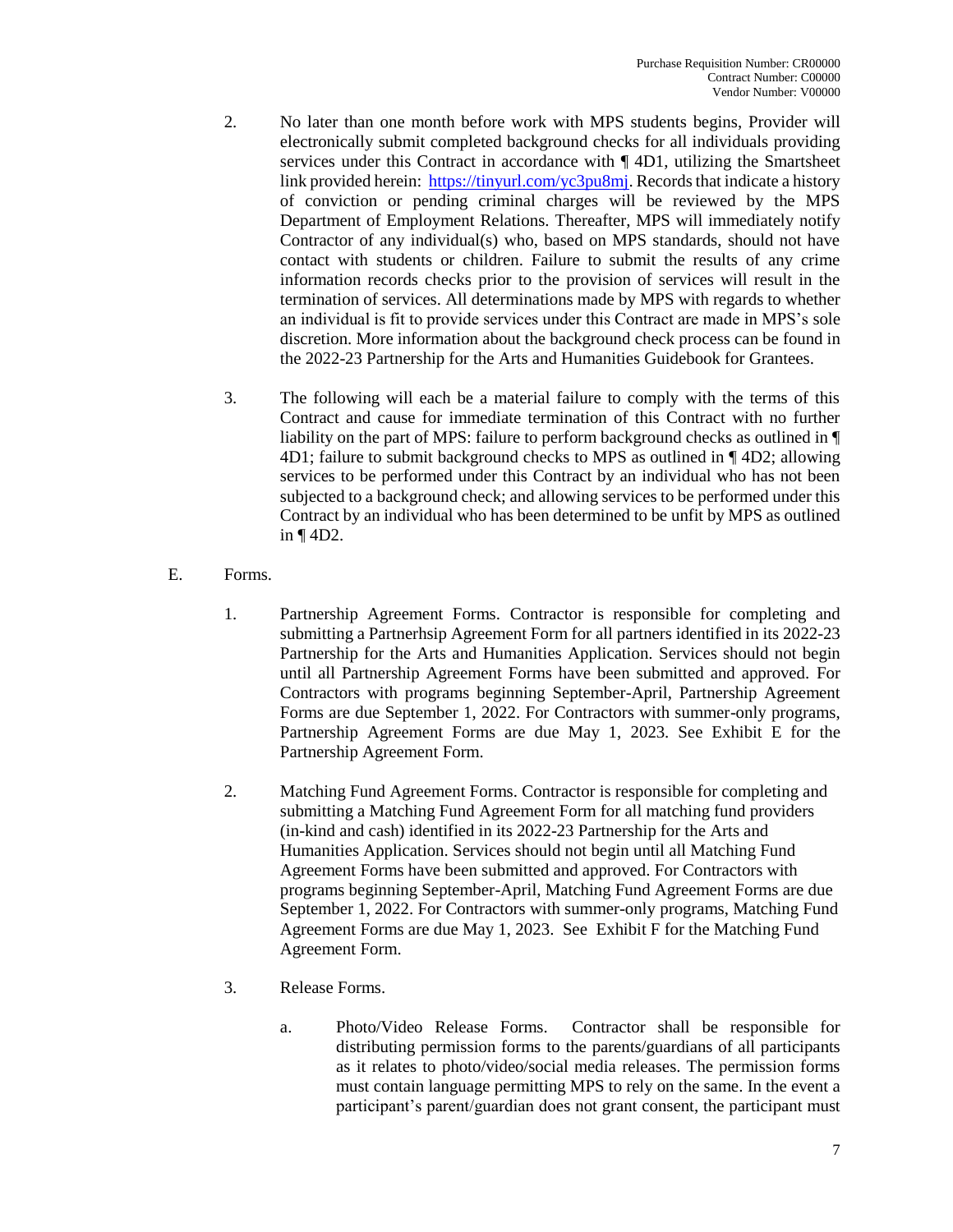still be permitted to take part in all program activities, and it shall be Contractor's sole responsibility to ensure the privacy of the participant is protected at all times. MPS reserves the right to inspect and make copies of these records at any time.

b. Evaluation and Other Data Release Forms. Contractor shall be responsible for distributing and collecting passive permission forms to/from the parents/guardians of all participants as it relates to evaluation and other data collection. The passive permission forms must contain language permitting MPS to rely on the same. In the event a participant's parent/guardian does not grant consent, the participant must still be permitted to take part in all program activities, and it shall be Contractor's sole responsibility to ensure the privacy of the participant is protected at all times. Contractor shall also be responsible for analyzing and assessing such data in accordance with such passive permission forms. MPS reserves the right to inspect and make copies of these records at any time.

# **5. NON-DISCRIMINATION, EQUAL EMPLOYMENT OPPORTUNITY AND AFFIRMATIVE ACTION PROGRAMS**

In the performance of services under this Contract, Contractor shall not discriminate against any employee or applicant for employment on the basis of a person's sex, race, age, religion, national origin, ancestry, creed, pregnancy, marital or parental status, sexual orientation, disability or socioeconomic status. Employment activities shall include, but not be limited to, the following: employment, upgrading, demotion or transfer; recruitment or recruitment advertising; layoff or termination; rates of pay or other forms of compensation; and selection for training, including apprenticeships. Contractor will post in conspicuous places, available for employees of Contractor and applicants for employment notices setting forth the provisions of the non-discriminatory clause.

# **6. INDEMNITY**

To the fullest extent permitted by law, Contractor agrees to indemnify, defend and hold harmless, MPS, its agents, officers and employees, from and against all loss or expense, including related costs and reasonable attorneys' fees, by reason of liability for damages, including suits at law or in equity, caused by any wrongful, intentional or negligent acts or omissions of Contractor or its agents which may arise out of or are connected with the activities covered by this Contract.

# **7. INSURANCE AND PROOF OF FINANCIAL RESPONSIBILITY**

Contractor understands and agrees that financial responsibility for claims or damages to any person, or to Contractor's employees and agents, shall rest with the Contractor. The indemnification obligation, however, shall not be reduced in any way by existence or non-existence, limitation, amount or type of damages, compensation, or benefits payable under Workers' Compensation laws or other insurance provisions.

Contractor shall effect and maintain insurance coverage in the following minimum amounts:

| <b>INSURANCE TYPE</b>    | <b>MINIMUM LIMIT</b>                              |
|--------------------------|---------------------------------------------------|
| Workers' Compensation    | As defined by Wisconsin state statutes            |
| Employers' Liability     | $$100,000$ per occurrence                         |
| <b>General Liability</b> | $$1,000,000$ per occurrence/\$2,000,000 aggregate |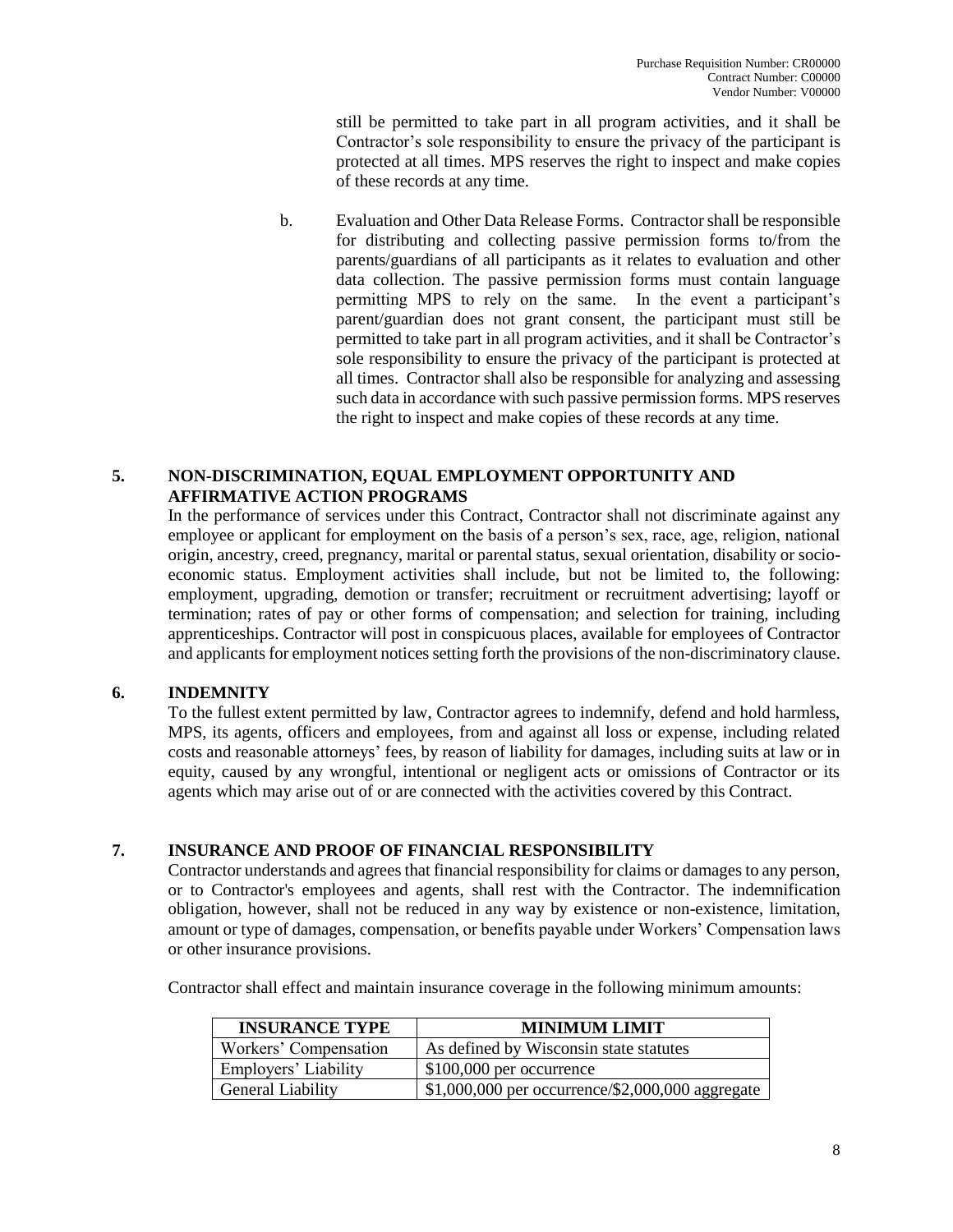| Auto Liability                                            | $\uparrow$ \$1,000,000 per occurrence |
|-----------------------------------------------------------|---------------------------------------|
| Umbrella (excess) Liability   $$1,000,000$ per occurrence |                                       |

The "Milwaukee Board of School Directors" shall be named as an additional insured under Contractor's general liability insurance and umbrella liability insurance policies. Evidence of all required insurances of Contractor shall be submitted electronically to MPS via its third party vendor, EXIGIS Risk Management Services. Waivers and exceptions to the above limits will be in the sole discretion of MPS and shall be recorded in the EXIGIS system, which records are incorporated into this Contract by reference. MPS shall be afforded a thirty (30) day written notice of cancellation, non-renewal or material change to Contractor's insurance coverages required by MPS for the duration of this Contract.

## **8. TERMINATION BY CONTRACTOR**

Contractor may, at its option, terminate this Contract upon the failure of MPS to reimburse any amount which may become due hereunder for a period of 60 days following submission of appropriate billing and supporting documentation. Upon said termination, Contractor shall be paid the compensation due for all services rendered through the date of termination.

## **9. IRREPARABLE HARM**

It is mutually agreed that the breach of this Contract on Contractor's part will result in irreparable and continuing damage to MPS for which money damages may not provide adequate relief. Therefore, the breach of this Contract on Contractor's part shall entitle MPS to both preliminary and permanent injunctive relief and money damages insofar as they can be determined under the circumstances.

## **10. TERMINATION BY MPS FOR BREACH BY CONTRACTOR**

Except as set forth in ¶ 4D3, if Contractor fails to fulfill its obligations under this Contract in a timely or proper manner, or violates any of its provisions, MPS shall thereupon have the right to terminate it by giving 30 days' written notice of termination of contract, specifying the alleged violations, and effective date of termination. The Contract shall not be terminated if, upon receipt of the notice, Contractor promptly cures the alleged violation prior to the end of the 30- day period. In the event of termination, MPS will only be liable for services rendered through the date of termination and not for the uncompleted portion, or for any materials or services purchased or paid for by Contractor for use in completing the Contract.

# **11. UNRESTRICTED RIGHT OF TERMINATION BY MPS**

MPS further reserves the right to terminate this Contract, at any time, for any reason in its sole discretion by giving Contractor 30 days' written notice by Registered or Certified Mail of such termination. In the event of such a termination, Contractor shall reduce its activities hereunder, as mutually agreed to, upon receipt of said notice. Upon such a termination, Contractor shall be paid for all services rendered through the date of termination, including any retainage. This paragraph also applies should the Milwaukee Board of School Directors fail to appropriate additional monies required for the completion of the Contract.

## **12. INDEPENDENT CONTRACTOR**

Nothing contained in this Contract shall constitute or be construed to create a partnership or joint venture between MPS or its successors or assigns and Contractor or its successors or assigns. In entering into this Contract, and in acting in compliance herewith, Contractor is at all times acting and performing as an independent contractor, duly authorized to perform the acts required of it hereunder.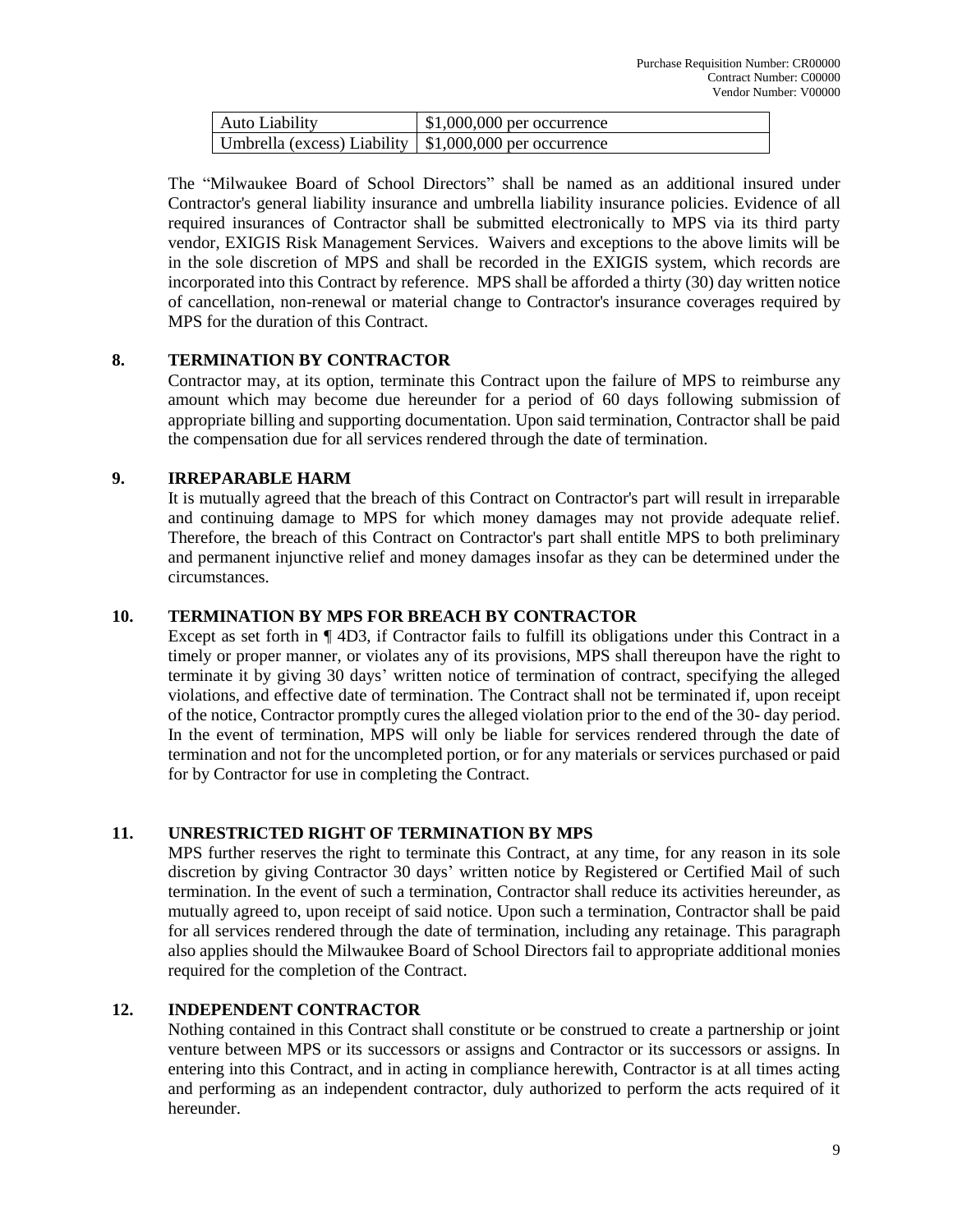The manner in which Contractor performs the services provided for hereunder including work hours, location, and other details of such services, shall be exclusively determined by the Contractor in consideration of the availability of facilities, students, and the normal working hours of the MPS departments involved. MPS shall have the right to control and direct the results of such services because, in the performance thereof, Contractor is and shall remain independent, (with the obligation solely on the Contractor's part to provide for and pay any contribution or taxes required by federal, state or local authorities imposed on or measured by income), providing consultation on the matters made the subject thereof. MPS understands Contractor will engage in other business or trade for other persons or organization, at Contractor's discretion, during the time Contractor is rendering services for MPS, providing such outside functions do not in any way restrict Contractor in performing the services provided for in this Contract.

Contractor further agrees that MPS is not to be charged with the obligation or responsibility of extending any fringe benefits such as hospital, medical and life insurance, or pension plans which may be extended to employees of MPS from time to time and further agrees to indemnify and hold harmless MPS and all its employees, officers and agents from any liability for personal injuries, including death, or for damage to or loss of personal property, which might occur as a result of the performance of the services provided for under this Contract.

Contractor agrees that Contractor will not file any complaint, charge, or claim with any local, state or federal agency or court in which Contractor claims to be or to have been an employee of MPS during the period of time covered by this Contract and that, if any such agency or court assumes jurisdiction of any complaint, charge or claim against MPS on Contractor's behalf, Contractor will request such agency or court to dismiss such matter.

# **13. ASSIGNMENT LIMITATION**

This Contract shall be binding upon and inure to the benefit of the parties and their successors and assigns; provided, however, that neither party shall assign its obligations hereunder without the prior written consent of the other.

# **14. EMPLOYMENT PRACTICES**

- A. MPS employees are expressly forbidden from accepting gifts, gratituties or favors which might improperly influence MPS's relationships with vendors or create the perception of any impropriety or undue influence in the award of any contracts. Contractor agrees it will not offer such gifts, gratuities or favors.
- B. Contractor, during the period of this Contract, shall not hire, retain or use for compensation any person who, to the knowledge of Contractor, has a conflict of interest or is providing services in violation of MPS Administrative Policy 6.04.
- C. Contractor shall comply with, and ensure its subcontractors performing work under this Contract comply with, Milwaukee Board of School Directors' Administrative Policy 3.09(17), which requires that employees be paid a "living wage."

## **15. NOTICES**

A. Notices to MPS provided for in this Contract shall be sufficient if sent by Certified or Registered mail, postage prepaid, addressed to: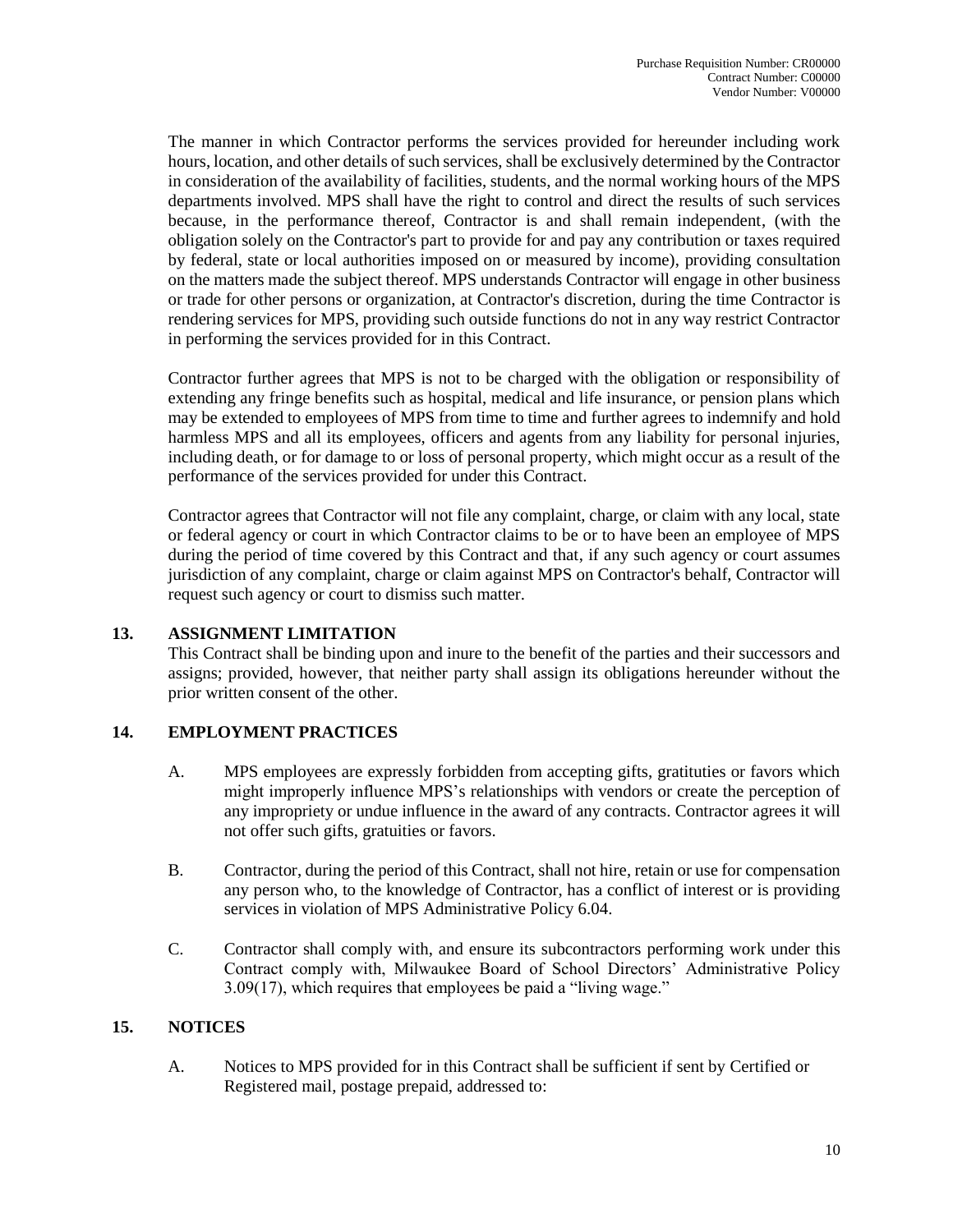Attn: Lynn A. Greb Milwaukee Public Schools Department of Recreation and Community Services 5225 West Vliet Street, Room 162 Milwaukee, WI 53208

with an electronic copy to [chesircb@milwaukee.k12.wi.us](mailto:chesircb@milwaukee.k12.wi.us)

B. Notices to Contractor provided for in this Contract shall be sufficient if sent by Certified or Registered mail, postage prepaid, to the signatory of this Contract at the address identified on the execution page.

## **16. OWNERSHIP OF INFORMATION/ACKNOWLEDGEMENT**

All information and any derivatives thereof, whether created by MPS or Contractor that are related to the services covered under this Contract, remains the property of MPS and no license or other rights to such information is granted or implied hereby. For purposes of this Contract, "derivatives" shall mean: (i) for copyrightable or copyrighted material, any translation, abridgment, revision, or other form in which an existing work may be recast, transformed, or adapted; and (ii) for patentable or patented material, any improvement thereon.

All promotional materials and publicity of Partnership for the Arts and Humanities Programs must include reference to Milwaukee Public Schools. Notwithstanding the foregoing, prior to releasing any promotional materials relating to this Contract, Contractor shall submit a copy to the MPS Executive Director of Communications & Outreach at [comm@milwaukee.k12.wi.us](mailto:comm@milwaukee.k12.wi.us) for review.

## **17. NON-DISCLOSURE AND NON-USE OF MPS INFORMATION AND WORK PRODUCT DEVELOPED BY CONTRACTOR FOR MPS**

Contractor will not disclose, publish, or disseminate any information it obtains from or develops for MPS under this Contract. Contractor agrees to take all reasonable precautions to prevent any unauthorized use, disclosure, publication, or dissemination of information and work product obtained from or developed for MPS under this Contract. Contractor agrees not to use, publish or disseminate information and work product for its own or any third party's benefit without the prior written approval of MPS.

## **18. STUDENT DATA**

Contractor acknowledges that student data is protected by both federal and state law. *See* Wis. Stat. § 118.125; 20 U.S.C. § 1232g(b); 34 C.F.R. § 99.*1 et seq.* If Contractor has disclosed any student record information in violation of either federal or state law, without prejudice to any other rights or remedies that MPS may have, MPS shall be entitled to immediately terminate this and every other existing Contract without further liability. Moreover, MPS may bar Contractor from future MPS contracts for varying periods up to and including permanent debarment.

## **19. RETURN OF DOCUMENTS**

Within ten business days of receipt of MPS' written or oral request, Contractor will return all documents, records, and copies thereof it obtained during the development of the work product covered by this Contract.

## **20. WAIVER**

The waiver or failure of either party to exercise, in any respect, any rights provided for in this Contract shall not be deemed a waiver of any further right under this Contract.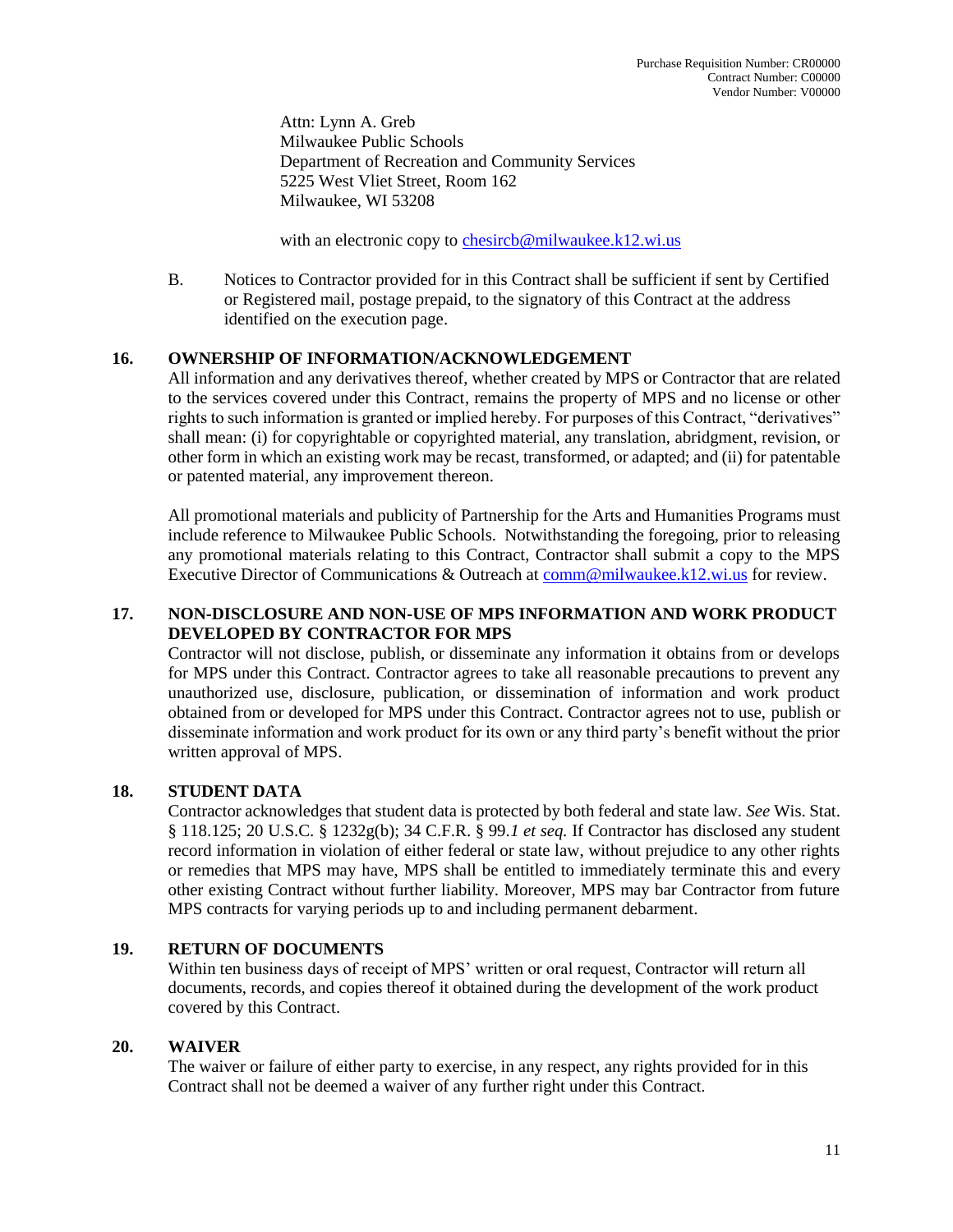## **21. SEVERABILITY**

If any term or provision of this Contract should be declared invalid by a court of competent jurisdiction or by operation of law, the remaining terms and provisions of this Contract shall be interpreted as if such invalid terms or provisions were not contained herein.

## **22. INTEGRATION**

- A. This Contract is intended by Contractor and MPS as a final expression of their agreement and as a complete and exclusive statement of its terms. This Contract supersedes all prior proposals, negotiations, conversations, discussions and contracts among the parties concerning the subject matter hereof.
- B. No amendment or modification of any provision of this Contract shall be effective unless the same shall be in writing and signed by authorized signatories of both parties.

## **23. APPLICABLE LAW; VENUE**

This Contract shall be governed solely by the laws of the State of Wisconsin. The state or federal courts of Wisconsin shall be the sole forum for all disputes arising out of this Contract.

## **24. CERTIFICATION REGARDING DEBARMENT OR SUSPENSION**

By signing this Contract, Contractor certifies that neither Contractor or its principals; its subcontractors or their principals; the sub-recipients (if applicable) or their principals are suspended, debarred, proposed for debarment, voluntarily excluded from covered transactions, or otherwise disqualified by any federal department or agency from doing business with the Federal Government pursuant to Executive Orders 12549 and 12689. Contractor specifically covenants that neither the Contractor or its principals, its sub-contractors or their principals, or the sub-recipients (if applicable) or their principals are included on the Excluded Parties List System ("EPLS") maintained by the General Services Administration ("GSA").

# **25. FORCE MAJEURE**

MPS will not be liable to pay Contractor for any work that Contractor is unable to perform due to act of God, riot, war, civil unrest, flood, earthquake, outbreak of contagious disease or other cause beyond MPS' reasonable control, including any mechanical, electronic, or communictions failure, but excluding failure caused by a party's financial condition or negligence.

[signature page follows]